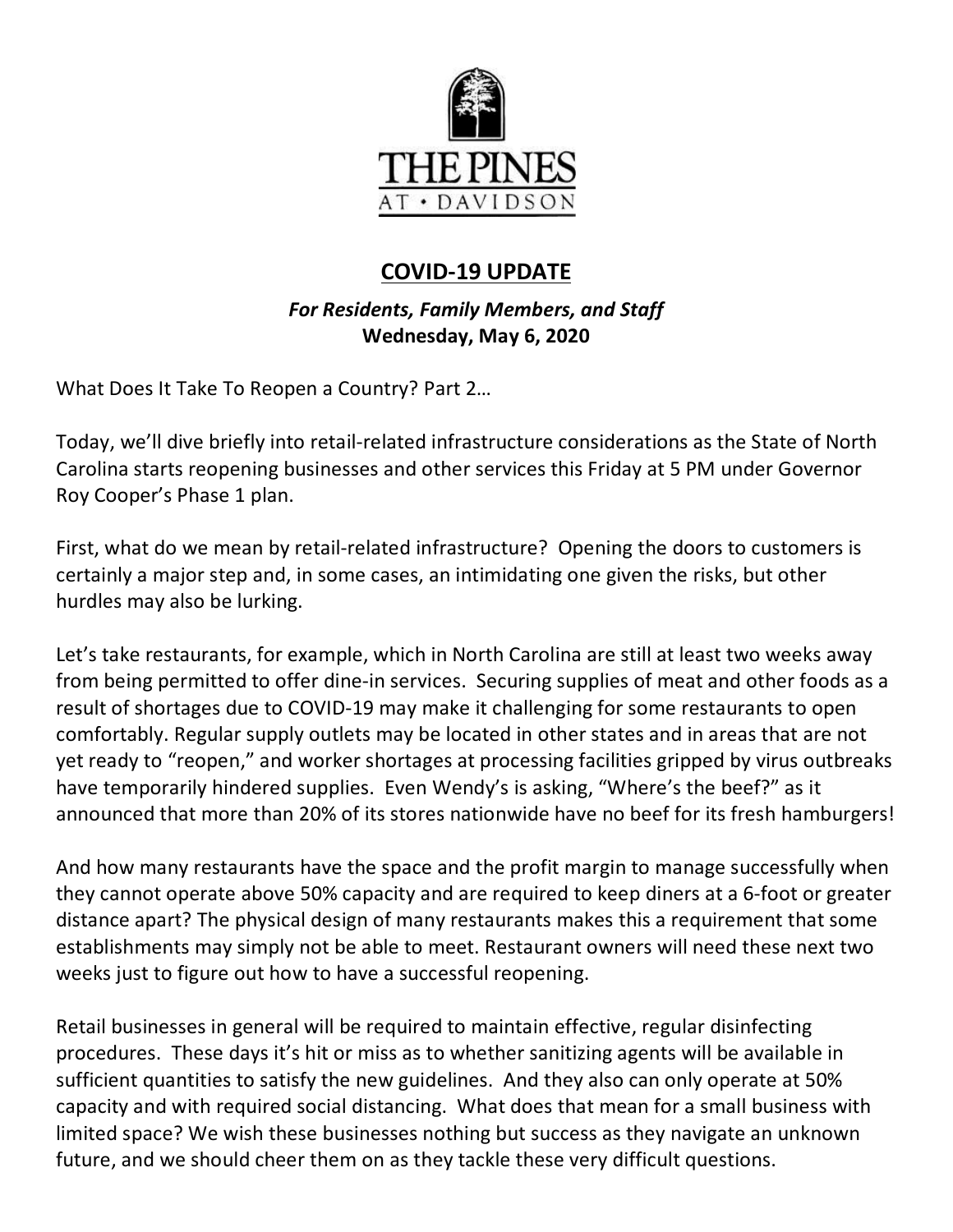And what about the availability of employees? Unemployment claims in North Carolina are now over 1 million. With school buildings closed until August, how many former employees will actually return to the workforce when they have school-age children at home? And will businesses feel compelled to scale back their pre-*Stay-At Home Order* payrolls in order to keep overhead down and because of all the continued uncertainty around us?

All these questions are meant to provide food for thought. We really do not know at this point how the effort to "re-open" North Carolina and the country will go. Suffice to say, unanticipated challenges will arise, but hopefully, unexpected opportunities will also come to light that can serve as best practices for any business or other community service eager to serve its customer or client base.

## **HELPFUL INFORMATION AND ANNOUNCEMENTS**

## **Atrium Senior Care Meeting for Pines' Residents via Zoom (Thursday, May 14 at 10:00 AM)**

Residents and their family members are invited to attend a virtual meeting via Zoom with our *Senior Care* clinicians, Dr. Deanna Mangieri and Kirsten Presby, N.P. on Thursday morning, May 14 at 10:00 AM. They will first give a brief talk on "Nurturing Your Mental Health During COVID-19," then answer your questions on general health issues and on the advantages of being a Senior Care at The Pines patient.



**You must sign-up for this meeting** by emailing Rebecca at the Reception Desk: [rjohnson@thepinesatdavidson.org.](mailto:rjohnson@thepinesatdavidson.org) **by Wednesday, May 13 at 12:00 noon.** Once you have signed up, you will be emailed the meeting link to attend (which you will simply click on the day of the meeting.) The meeting will be limited to 40 minutes, per Zoom's policy. **In order to most efficiently use our meeting time, we ask that all questions for Dr. Mangieri and Kirsten Presby be pre-submitted.** Please also email your questions to Rebecca at the Reception Desk: [rjohnson@thepinesatdavidson.org.](mailto:rjohnson@thepinesatdavidson.org) **by Wednesday, May 13 at 12:00 noon.** For more information about Senior Care at The Pines, click here: [Brochure.](https://www.mycommunity-center.com/filephotos/463/SeniorCare_Trifold_p1%20%28002%29.pdf)

#### **Summer Travel**

With the summer months on the near horizon, some residents have been asking whether they can start planning vacation travel off campus. The Pines is studying closely CDC, state and other health care authority recommendations related to senior communities and these requests. As you may remember, the *modified* North Carolina *Stay at Home Order* (which begins Friday, May 8<sup>th</sup>), states that during all three phases of this Order, "rigorous restrictions currently in place at nursing homes and other group living communities should remain active." Please know that The Pines is carefully considering what modifications to its safety restrictions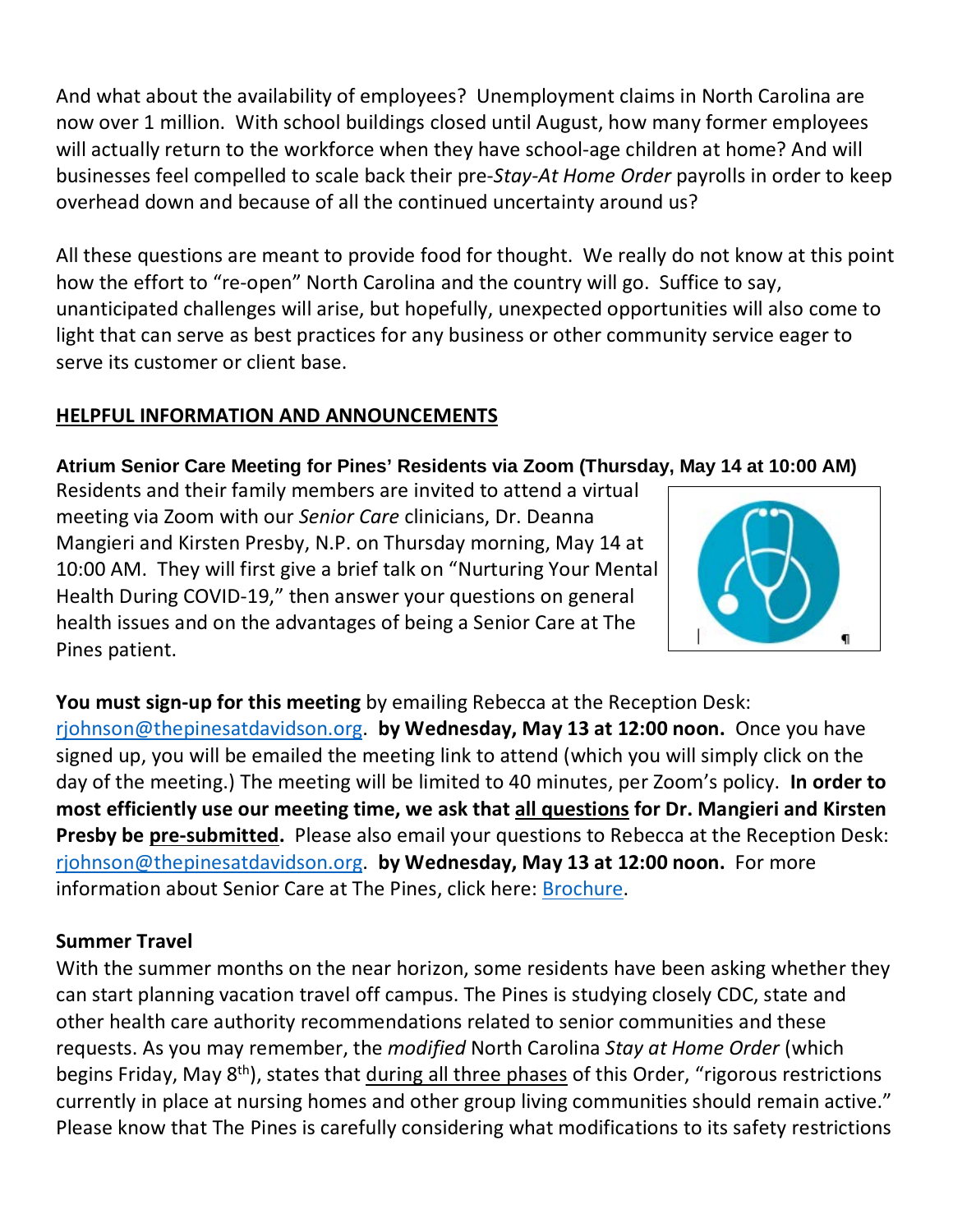and guidelines - *if any* - could be made in the coming months, and we will promptly communicate any such modifications to residents when these have been determined.

#### **Spotted on our Campus**



Dick Hills shares a photo (on left) of a deer visiting our grounds last week.

This morning, Bill Reinke captured with his camera flowers (shown right) on resident Jackie Rushing's patio.



#### **Housekeeping**

A resident asked why housekeeping is currently offered every two weeks rather than weekly. There are two reasons for the temporarily modified housekeeping schedule. First, the housekeeping staff has been redeployed not only to clean "high-touch" common areas (handrails, laundry rooms, elevators) with greater frequency, but they have also taken on other, additional duties to help keep residents safer from COVID-19: they are engaged in the daily sorting and distribution of internal and external mail, newspapers and packages, all of which are quite time-intensive.

Secondly, limiting potential resident exposure to COVID-19 is the highest priority, and a biweekly schedule (every 14 days) helps to diminish the exposure a resident would have to a staff member who might unknowingly be an asymptomatic carrier. While we screen staff daily when they come to work (temperatures taken and symptom questionnaires completed), there may be occasions when a staff member does not show symptoms even when they are infected with the virus, and contagious. Having housekeeping visits occur less frequently reduces the occasions residents could possibly be exposed to this virus.

#### **Sunshine Songs**

Bill Dean, the son of resident Gordon Johnson, wanted to be sure the community was aware of this online intergenerational concert series meant for audiences, like seniors, who are not active on social media: [Sunshine Songs.](https://sunshinesongs.com/) A recent May 2<sup>nd</sup> Sunshine Songs concert is available to watch on this site. It features students from across the country who share videos of the performances they were not able to give in school productions this year due to the ongoing pandemic. Several older adults also share their comments about this concert series. Thank you, Bill, for sharing this wonderful way for individuals of all generations to enjoy the talent and enthusiasm of so many youths. *Seniorly*, an online senior living resource site, provided the technical and creative live-streaming expertise.